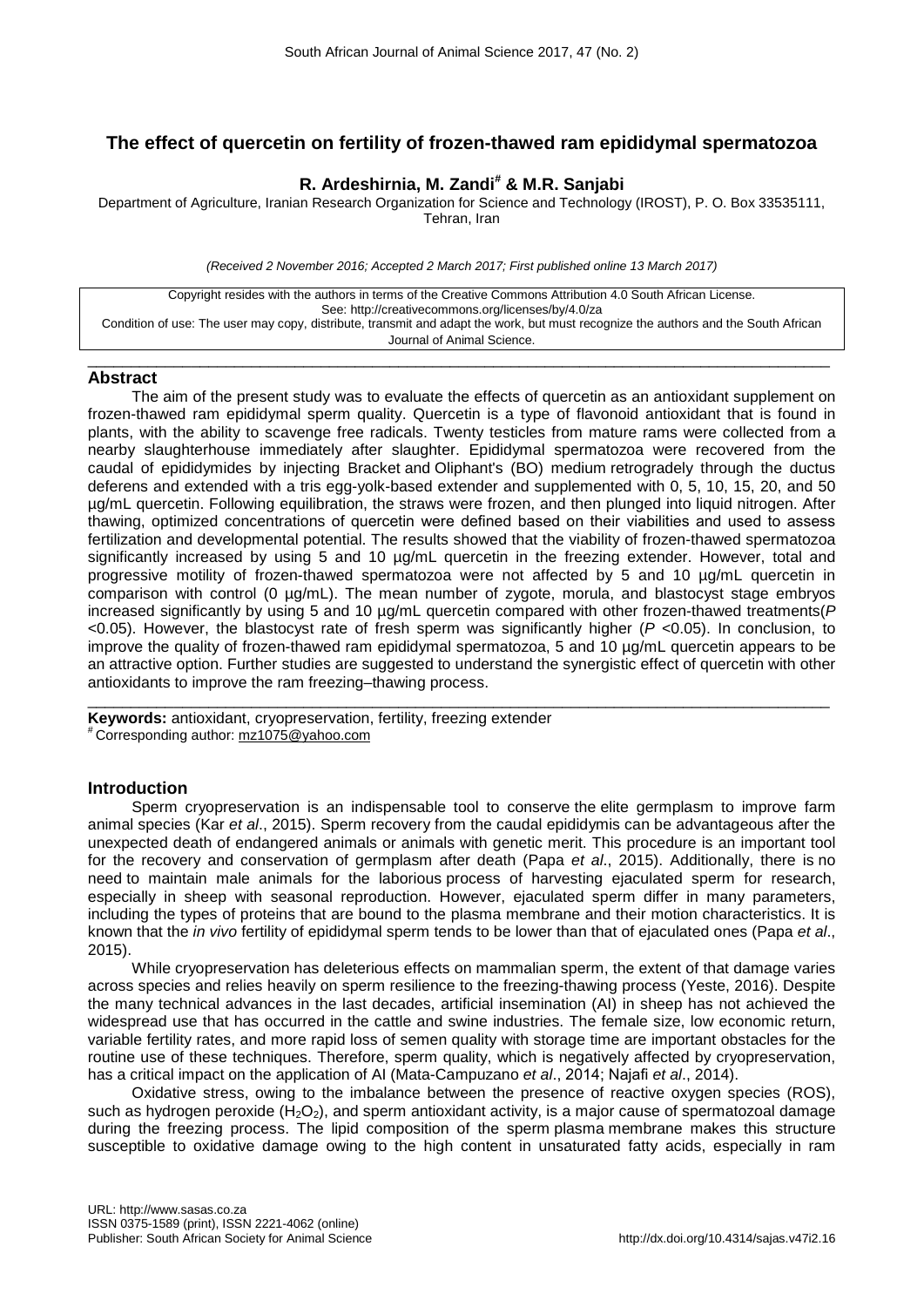spermatozoa, which contain a higher polyunsaturated/saturated fatty acids ratio than other species, such as rabbits, bulls and human beings (Silva *et al*., 2013; Martínez-Páramo *et al*., 2012; Akalin *et al*., 2015).

Sperm protection against oxidative stress is provided mainly by seminal plasma, which contains several antioxidant components. However, the endogenous antioxidative capacity of semen is not sufficient during storage, and dilution in the extender media also reduces the seminal plasma constituents (Cabrita *et al*., 2011; Daramola *et al*., 2015). Various strategies have been used to improve the freezing-thawing process, including the usage of cryoprotectants and cryodiluents, altering the cooling and warming rates and, most importantly, supplementing semen freezing media with various antioxidants (Forouzanfar *et al*., 2013). Antioxidants are the main defence against oxidative stress induced by free radicals. There are preventive antioxidants and scavenger antioxidants. Preventive antioxidants, such as metal chelates and metal-binding proteins, block the formation of new free radicals, whereas scavenging antioxidants remove the free radicals that have already formed (Fathollahi *et al*., 2013).

In recent years, the use of herbal antioxidants has been gaining attention from researchers. Two-thirds of the world's plant species have medicinal value. In particular, many medicinal plants have great antioxidant potential (Motlagh *et al*., 2014). Quercetin is a flavonoid polyphenol, with more intensive antioxidant activity than vitamins E and C, as well as less toxicity. Phenolic compounds act as free radical scavengers and, at times, as metal chelates, acting both in the initiation step and in propagation of the oxidative process (Silva *et al*., 2012).

Because of the antioxidant properties of polyphenols and the need to improve the quality of cryopreserved epididymal ram sperm, the aim of the present study was to assess the effect of various concentrations of quercetin on viability, motility and fertility of frozen-thawed ram epididymal sperm by using *in vitro* fertilization technique.

#### **Material and Methods**

All the culture media and other chemicals were obtained from Sigma Chemical Co. (St. Louis, Mo, USA) and the plasticwares were purchased from Falcon (Paignton, UK), unless stated otherwise.

Testes with epididymides from 10 chal rams (2.5–3.5 years of age) were collected from a nearby slaughterhouse immediately after slaughter. In the laboratory, the testes were rinsed twice with normal saline and were then trimmed to remove the extra testicular tissue and washed 10 times with saline containing 0.1% streptomycin sulphate. Connective tissue covering the caudal epididymis was removed by dissection with care to avoid rupturing blood vessels or the epididymal duct. Spermatozoa were recovered from the caudal of epididymides by injecting BO medium (containing 10 µg/mL heparin, 137.0 µg/mL sodium pyruvate, 1.942 mg/mL caffeine sodium benzoate, and 10 mg/mL fatty acid free bovine serum albumin (BSA)) retrogradely through the ductus deferens. Collected spermatozoa were washed once by centrifugation with BO medium at 600 g for 7 min. The pellet obtained was suspended in BO medium and evaluated for motility.

The extender in the present study was prepared according to the protocol established by Baghshahi *et al*. (2014). The extender was composed of 2.7 g tris, 2.44 g citric acid, 0.5 g glucose, 7% glycerol (v/v), 15% egg yolk and 100 IU penicillin for 100 mL sterile Milli-Q water. The osmolarity and pH were set at 335 mOsm and 6.5, respectively. The final treatments were prepared using various concentrations of quercetin (0–50 µg/mL) added to prepared extenders. The spermatozoa samples from six testes (one testis from each ram) with more than 80% motility were pooled and diluted with different extenders prepared at 25 °C to a final concentration of  $4\times10^8$  sperm/mL. The samples were drawn into 0.25 mL French straws (IMV, L'Aigle, France) which were maintained at 4 °C for two hours. The straws were then placed 3 cm above the surface of liquid nitrogen, where the temperature was approximately -120 °C. After 15 minutes, the straws were immersed directly into liquid nitrogen (-196 °C) for long-time storage. After one month, three straws were thawed in a 37°C water bath for 30 seconds, pooled, and immediately subjected to analysis and evaluation.

The MTT assay was performed according to the protocol established by Byun *et al*. (2008) with some modification. This assay was used to access sperm viability. For each sample, six wells of the 96-well microplate were used. One hundred mL sperm sample (30  $\times10^6$  sperm/mL) plus 10 µL of MTT (Thermo [Fisher Scientific,](https://www.google.com/url?sa=t&rct=j&q=&esrc=s&source=web&cd=1&cad=rja&uact=8&ved=0CB8QFjAAahUKEwih0tamzOjIAhVHvRQKHVCoDtg&url=https%3A%2F%2Fwww.thermofisher.com%2Forder%2Fcatalog%2Fproduct%2FV13154&usg=AFQjCNExzCvoXh0ysDMdra08xFjdy5X7gA&bvm=bv.106130839,d.d24) USA,V-13154) stock solution [5 mg MTT/mL Phosphate-buffered saline (PBS)] were placed in each well. Spermatozoa were incubated at 37 °C in a humidified atmosphere for four hours. Then 100 µL of the sodium dodecyl sulphate (SDS) - hydrogen chloride (HCl) solution (10 mL of 0.01 M HCl was added to 1 g SDS) was added to each well and mixed thoroughly using the pipette and spermatozoa were incubated at 37 °C for 16 hours in a humidified chamber. The absorbance was measured in a spectrophotometer (MS2 Reader). The freeze-killed procedure was used to obtain the standard curve and the relationship between the MTT reduction rate and sperm viability. After the dilution of sperm with BO medium, 3 mL of the diluted sperm was divided in two fractions. One fraction was maintained at 37 °C, while the sperm in the other fraction were killed by two cycles of plunging into liquid nitrogen and thawing at 37 °C. Treatments for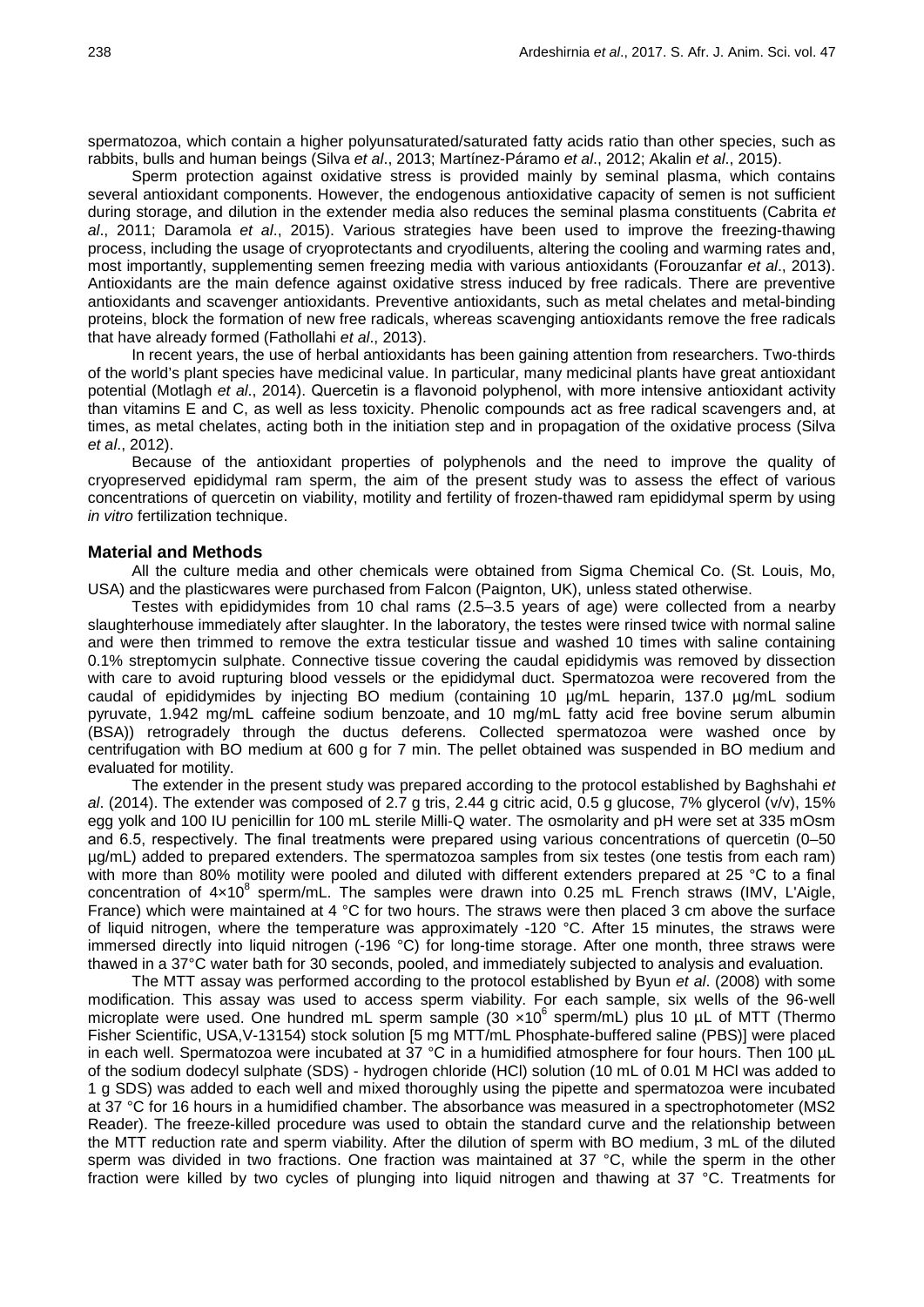analysis were prepared by combining aliquots of viable and freeze-killed spermatozoa at ratios of 10:0, 8:2, 6:4, 4:6, 2:8, and 0:10 v/v, respectively. The prepared samples were analysed by the MTT assay (above). Standard curves,  $y = 0.0139x-1.0108$  (where y and x stand for optical density and viability, respectively) for the relationship between the MTT reduction rate and the percentage of viable spermatozoa were acquired (Figure 1). This standard curve was applied to acquire the percentage of viable sperm in each sample in accordance with the MTT reduction rate.



**Figure 1** Relation between viability of spermatozoa and their optical density by using MTT assay

Ten mL sperm were placed on a slide (37 °C). Spermatozoa with motility and progressive motility were then assessed by counting 200 spermatozoa in each replicate using bright-field microscopy (400×) (Olympus CX21FS1, Japan). Each sample was counted 10 times. Based on the World Health Organization's (WHO) laboratory manual (2010) the spermatozoa moving actively, either linearly or in a large circle, regardless of speed, were graded as having progressive motility.

*In vitro* embryo production was performed according to the protocol established by Zandi *et al*. (2014) with some modification. Sheep ovaries collected from a nearby abattoir were brought over to the laboratory in PBS containing 100 IU/mL penicillin and 50 mg/mL streptomycin at 30 to 34 °C within three hours of slaughter. Cumulus-oocyte complexes (COCs) were released from all visible follicles (>2 mm diameter) by slicing the surface of an ovary with a surgical blade. Those with more than three layers of compact unexpanded cumulus cells and homogenous evenly granular ooplasm were transferred to 100 mL droplets (15 to 20 COCs per droplet) of in vitro maturation (IVM) medium, which consisted of TCM-199, containing 10% foetal bovine serum (FBS), 10% buffalo follicular fluid, 5 mg/mL follicle stimulating hormone (FSH), 1 mg/mL oestradiol-17β, 0.81mM sodium pyruvate, and 50 mg/mL gentamicin sulphate, and were cultured under mineral oil in a petri dish in a CO<sub>2</sub> incubator at 38.5°C for 24 hours. For *in vitro* fertilization the oocytes were washed twice with BO medium and were transferred to 50 mL droplets (15 to 20 oocytes per droplet) of capacitation and fertilization BO medium [washing BO medium containing 10 mg/mL fatty acid-free bovine serum albumin (BSA)]. The spermatozoa were prepared for fertilization according to the protocol established by Chauhan et al. (1998). Oocytes were then inseminated with a final concentration of 1x10<sup>6</sup>/mL motile spermatozoa and incubated under mineral oil in a  $CO<sub>2</sub>$  incubator at 38.5 °C for 18 hours. The cumulus cells were then removed from the presumed zygotes, after which these were cultured in mCR2aa containing 0.6% BSA for 48 hours in groups of 15 to20 per droplet. Following this, the cleaved embryos obtained were cultured in the in vitro culture (IVC) medium (mCR2aa+0.6% BSA+10% FBS) for up to 8 days until morulae and blastocysts were obtained, with a change of medium every 48 hours. To study the fertility of fresh and frozen-thawed spermatozoa each treatment was replicated six times.

Data were analysed with a statistical software program (SPSS 16, IBM, USA). Comparisons between multiple numeric datasets were performed using one-way ANOVA followed by Duncan's multiple-range test. Results are expressed as mean ± SEM, and statistical significance was accepted at *P* <0.05.

The statistical model used was:

 $Y_{ii}$ =  $\mu$ +a<sub>i</sub>+e<sub>ii</sub>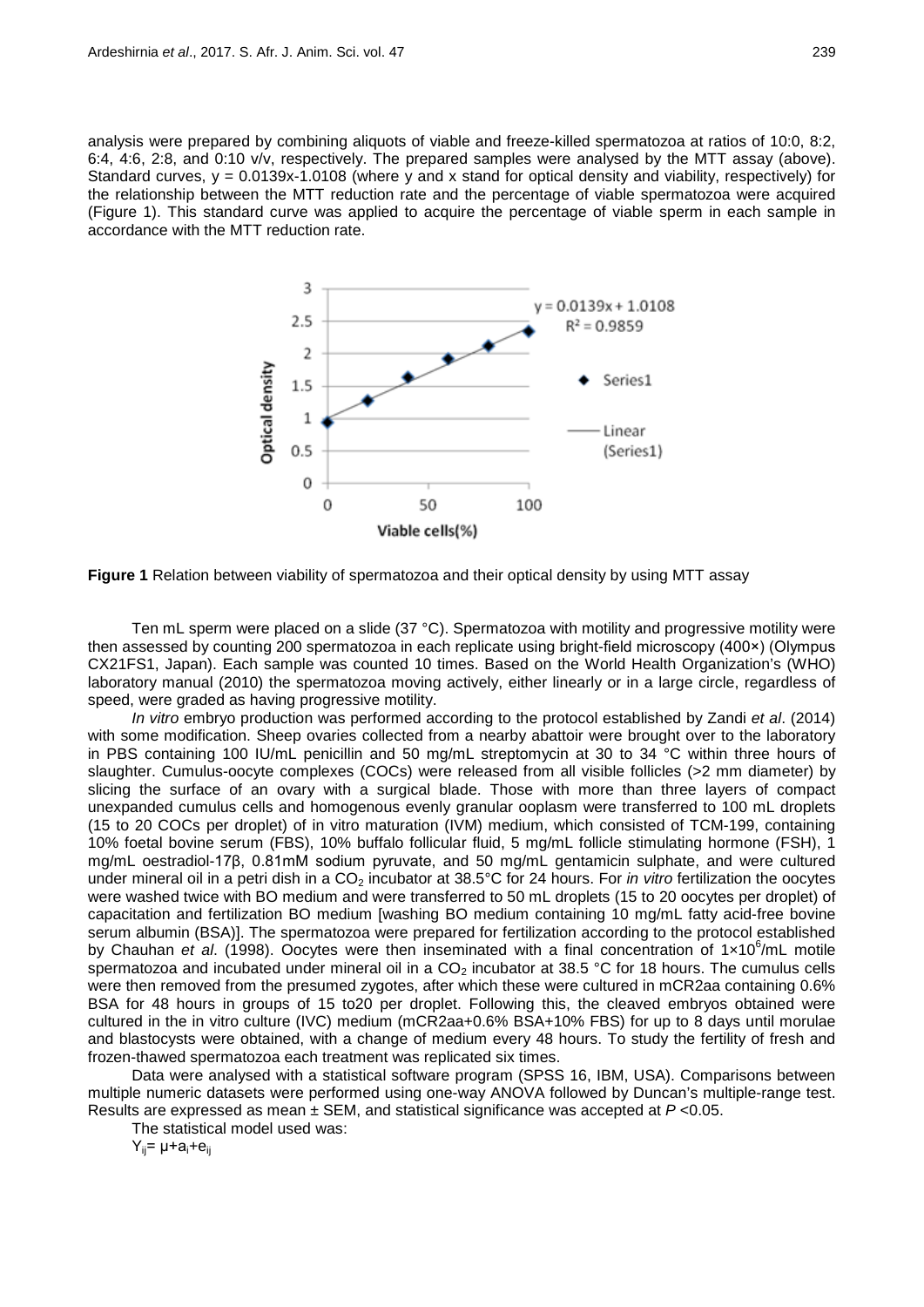Where:  $Y_{ij}$  is the trait under study or response variables (viability of fresh spermatozoa or viability, motility or fertility of frozen-thawed spermatozoa) μ is the overall mean  $a_i$  is the fixed effect of different quercetin concentrations (i = 0, 5, 10, 15, 20, 50 and 100  $\mu$ g/mL for fresh spermatozoa, ori = 0, 5, 10, 15, 20 and 50  $\mu$ g/mL for frozen-thawed spermatozoa) e<sub>ii</sub>is the random error effect.

## **Results**

In the first experiment, the effects of various concentrations of quercetin (0–100 µg/mL) on viability of fresh spermatozoa were studied. Results showed that by increasing the concentrations of quercetin from 20 µg/mL, the viability of spermatozoa decreased significantly (*P* <0.05) (Figure 2). However, after the cryopreservation of sperm, 5 and 10 µg/mL of quercetin significantly increased the viability of spermatozoa in compared to 0, 20 and 50 µg/mL treatments (*P* <0.05) (Figure 3).



**Figure 2** Effects of various concentrations of quercetin on viability of fresh spermatozoa



**Figure 3** Effects of various concentrations of quercetin on viability of spermatozoa after freezing and thawing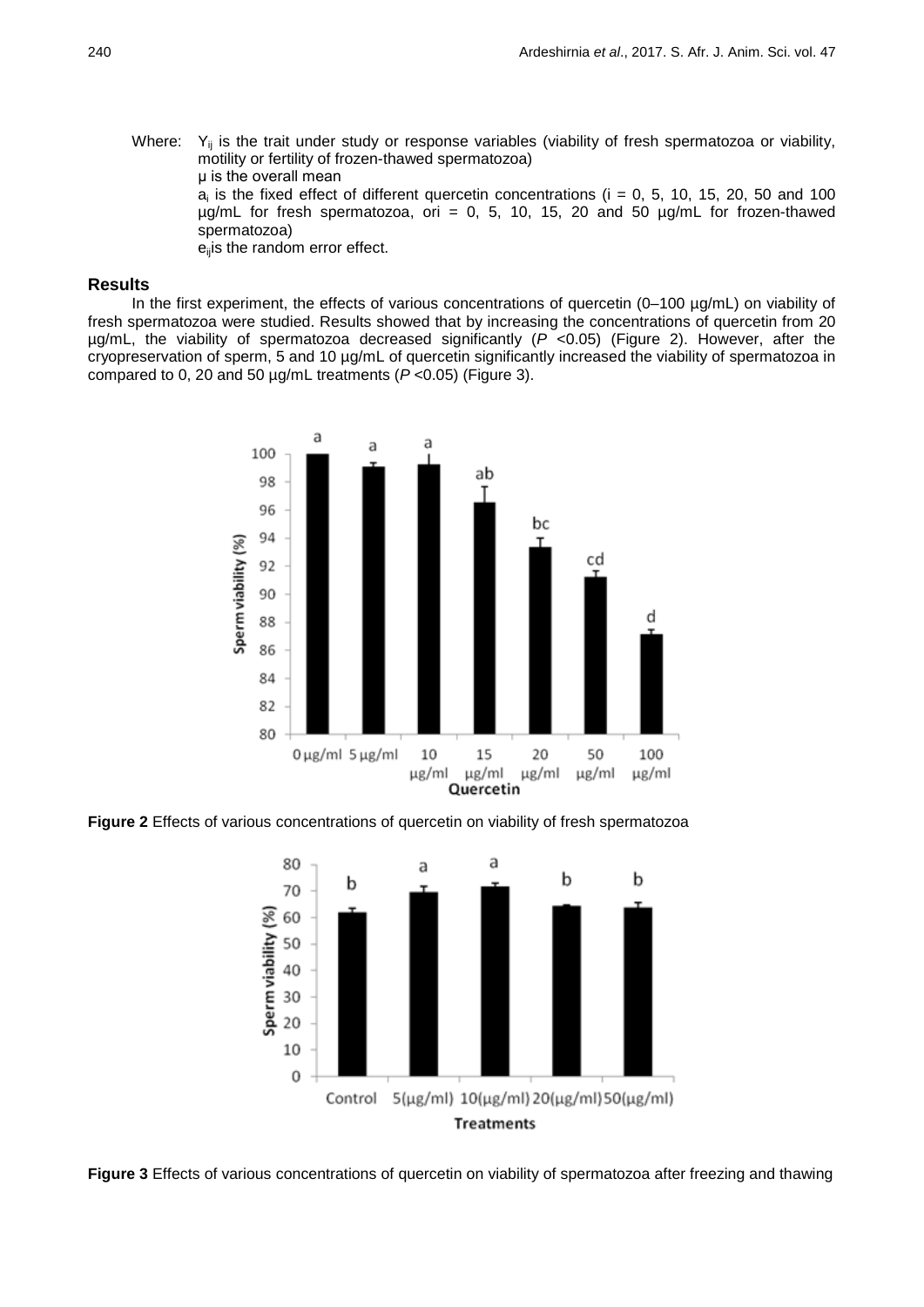Total motility and progressive motility of frozen-thawed spermatozoa with the addition of 5 and 10 µg/mL of quercetin were not affected in comparison with 0 µg/mL, although they decreased significantly with 20 and 50 µg/mL of quercetin (Figure 4).



**Figure 4** Effects of various concentrations of quercetin on total motility and progressive motility of spermatozoa after freezing and thawing

The fertility of frozen-thawed spermatozoa was evaluated by in vitro fertilization technique (Table 1). The mean number of zygote, morula and blastocyst stage embryos increased significantly with using 5 and 10 µg/mL of quercetin in comparison with other frozen-thawed treatments (*P* <0.05). However, the blastocyst rate of fresh sperm was significantly higher than for other groups (*P* <0.05).

**Table1** Effects of quercetin in sperm extender on cleavage, morula and blastocyst development of sheep oocytes cultured *in vitro*

| <b>Treatments</b>                 | Cleavage (%)       | Morula $(\%)$     | Blastocyst (%)     |
|-----------------------------------|--------------------|-------------------|--------------------|
| Fresh sperm                       | $83^{a}$ ± 1       | $74^a + 2$        | $37^{\circ}$ + 1   |
| $CS^{\dagger}$ (0µg/mL quercetin) | $62^{\circ} \pm 3$ | $49^\circ \pm 6$  | $21^{\circ}$ ± 2   |
| CS (5µg/mL quercetin)             | $76^{ab} \pm 0.5$  | $66^{ab} \pm 0.3$ | $32^{b}$ ± 0.1     |
| CS (10µg/mL quercetin)            | $73^b \pm 2$       | $64^{b} \pm 2$    | $29^{b}$ ± 1       |
| CS (20µg/mL quercetin)            | $60^\circ \pm 2$   | $51^{\circ}$ ± 2  | $20^{\circ} \pm 3$ |
| CS (50µg/mL quercetin)            | $60^{\circ}$ ± 1   | $46^{\circ} + 1$  | $11^d \pm 1$       |

\* CS: Cryopreserved sperm

Data were expressed as mean ± SEM

Around 130 oocytes were used in each treatment a,b,c Different letters indicate statistical difference within each column (*P* <0.05)

## **Discussion**

*In vitro* embryo production can be a valuable technique in reproductive biotechnology in farm animals. However, the feasibility and the quality of the produced ovine embryos are lower than for other species (Romao *et al*., 2013).This is mainly because ram spermatozoa are sensitive to the conditions of lowtemperature anabiosis and freezing (Sabev *et al*., 2006). Although semen possesses an antioxidant system, cryopreservation increases the intensity of lipid peroxidation of spermatozoa and their activity is affected (Najafi *et al*., 2014). Previous results showed that supplementation with antioxidants such as cysteamine,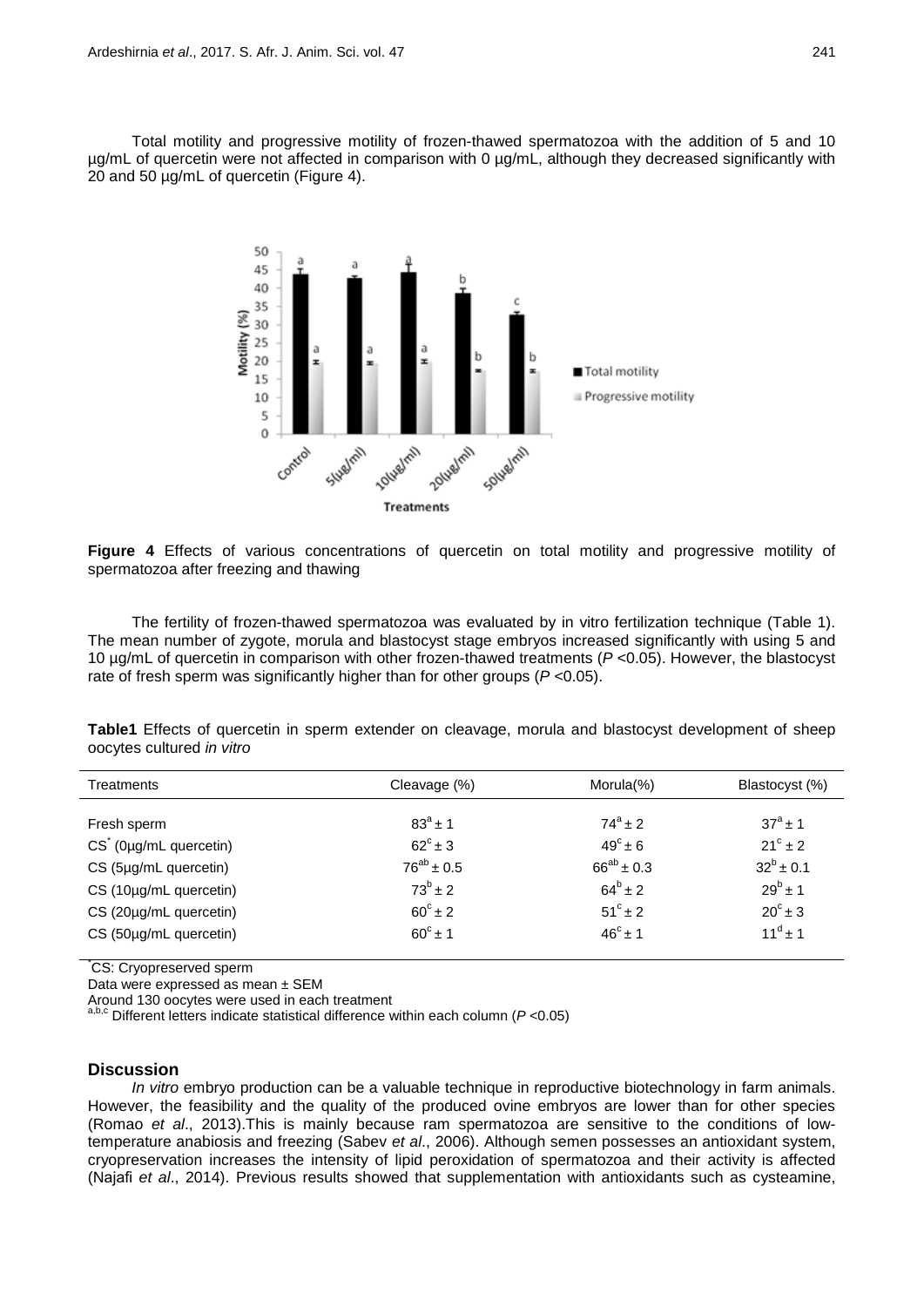ergothioneine, vitamin E analogue, Trolox, catalase, and superoxide dismutase mimetic agent reduces lipid peroxidation and H2O2 generation (Forouzanfar *et al*., 2013). Increasing interest is currently being shown in the antioxidant activity of natural antioxidants and synthetic substances, such as clove bud, rosemary, resveratrol, and quercetin (Silva *et al*., 2012; Baghshahi *et al*., 2014; Motlagh *et al*., 2014). Research has shown that the antioxidant activity of polyphenols is more effective and less toxic than vitamins E and C. However, various factors, such as method of administration, dose, and structure of phenolic compounds, affect their activities (Silva *et al*., 2012). For example, antioxidants might have negative effects owing to excessive scavenging of free radicals, possibly by altering their physiological levels (Najafi *et al*., 2014). As shown in the current study, viability, motility and fertility of spermatozoa decreased significantly when higher concentrations of polyphenol quercetin (≥20 µg/mL) were used.

The viability of frozen-thawed spermatozoa increased significantly by using 5 and 10 µg/mL quercetin in the freezing extender. However, total motility and progressive motility of frozen-thawed spermatozoa with 5 and 10 µg/mL of quercetin were not affected in comparison with 0 µg/mL (42±19% and 44±19% vs. 43±19%). In agreement to the current results, in a study on red deer epididymal spermatozoa after freezing and thawing, Anel-López *et al*. (2012) showed that despite obtaining good total motility after thawing  $(60±3%)$ , the progressive motility of the samples was very low, with only  $4±0.3%$  of the spermatozoa being identified as progressive. In the study of Silva *et al*. (2012), the progressive motility on ram ejaculated spermatozoa was 50±3%. These authors showed that there were no differences among experimental groups in progressive motility when using 5, 10, 15 and 20  $\mu$ g/mL of quercetin. They also reported that there were no differences among experimental groups with regard to vigour, acrosome integrity and plasma membrane integrity. The percentage of sperm with a high mitochondrial membrane potential was greater in 0 µg/mL, then 5 µg/mL quercetin groups than those of 10, 15, and 20 µg/mL(*P* <0.05). That mitochondrial membrane potential values decreased with increasing concentrations of resveratrol or quercetin was probably beneficial to sperm. The mitochondrial system is the main source of intracellular ROS, with the respiratory chain acting in an autoxidation process, whereas polyphenols, such as quercetin, have important roles in absorption and neutralization of ROS, because of their oxido reduction properties (Silva *et al*., 2012). Bucak *et al*. (2007) showed that adding 5 mM of cysteamine to a ram freezing extender yielded a higher percentage of viable spermatozoa after thawing, although they did not find any improvement in plasma membrane functional integrity. However, Çoyan *et al*. (2011) found that 4 mM ergothioneine, despite the good motility results, reduced membrane integrity and mitochondrial activity.

Commonly, fertilization rate is considered the gold standard for assessing the cryopotential of semen cryopreservation media (Forouzanfar *et al*., 2013). The current results showed that the freezing–thawing process of spermatozoa negatively affected the mean number of cleavage, morula, and blastocyst. However, the mean number of zygote, morula and blastocyst stage embryos increased significantly when using 5 and 10 µg/mL of quercetin compared with other frozen-thawed treatments (*P* <0.05). Peris *et al*. (2004) suggest that the poorer fertilizing efficiency of frozen ram semen might be at least partly due to the abnormal sperm DNA structure, despite having a normal appearance soon after thawing. Additionally, if the antioxidant capacity of the extender is insufficient, excessive ROS could attack sperm membranes, which are very susceptible to oxidants (Najafi *et al*., 2014). Quercetin inhibits ROS formation by enzymatic and nonenzymatic systems, especially NADPH oxidase and NADH-dependent oxidoreductase, localized in the sperm plasma membrane and mitochondria, and scavenge ROS. This antioxidant induces calcium release into the cell, according to the time and concentrations of polyphenol, with control of intracellular free calcium concentration being crucial for the maintenance of normal cell function (Silva *et al*., 2012).

### **Conclusions**

To improve the quality of frozen-thawed ram epididymal spermatozoa, 5 and 10 µg/mL quercetin appears as an attractive option. However, the blastocyst rate of fresh sperm was significantly higher. Further studies to understand the synergistic effect of quercetin with other antioxidants in order to improve the ram freezing–thawing process are suggested.

#### **Acknowledgments**

We would like to thank Dr Majed Masoumian and Amir Hossin Ahadi for their helpful comments during the research. This project supported by Iran National Science Foundation (Grant No. 93015593).

#### **Authors' Contributions**

RA was involved in the experimental design, data collection and data analysis. MZ was involved in study design, data analysis, data interpretation and manuscript editing. MRS was involved in study design and data interpretation. All authors have read and approved the final manuscript.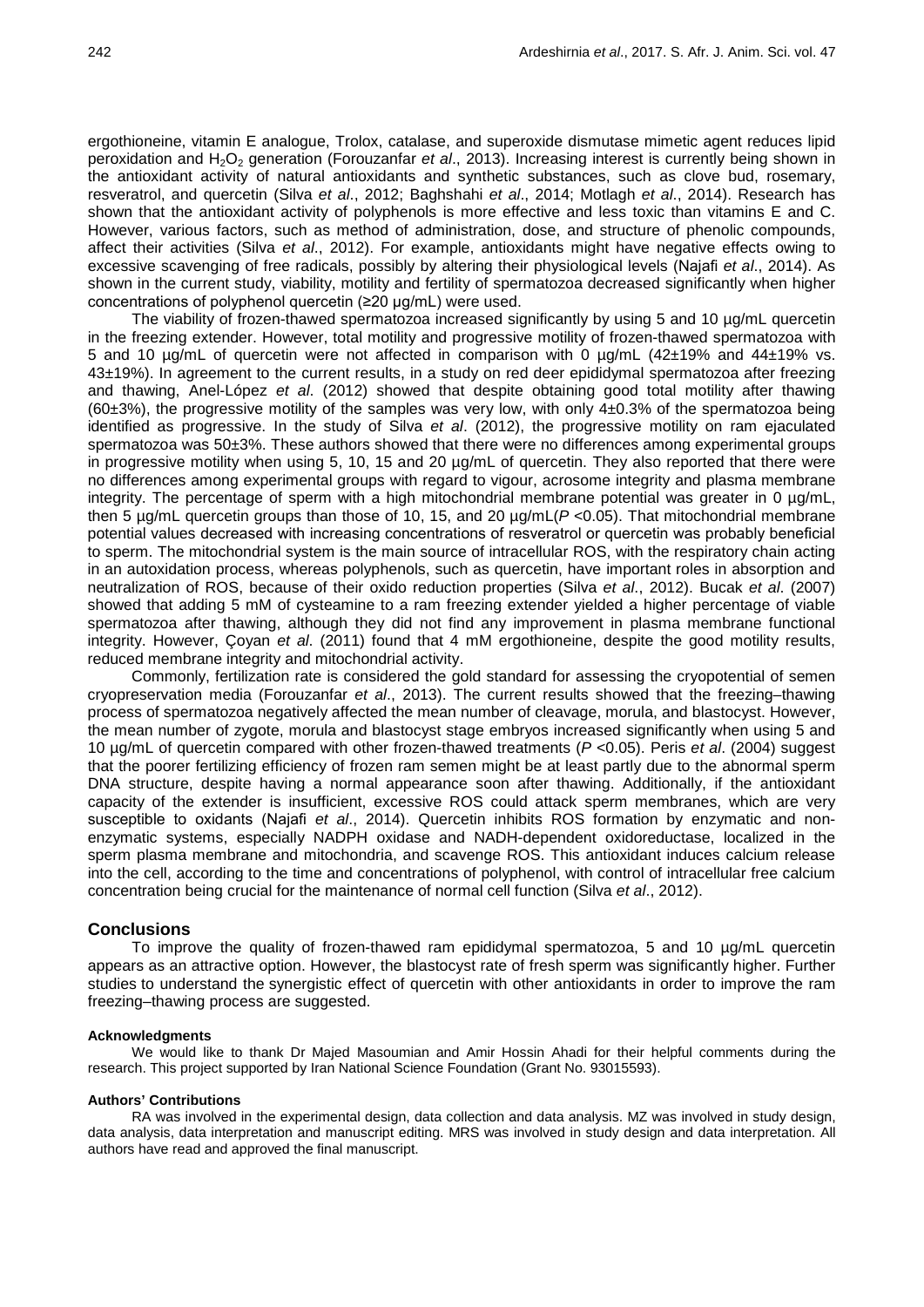#### **Conflict of Interest Declaration**

Authors declare that there is no conflict of interest for this study.

#### **References**

- Akalin, P.P., Bülbül, B., Coyan, K., Baspinar, N., Bucak, M.N., Güngör, S. & Öztürk, C., 2015. Relationship of blood and seminal plasma ceruloplasmin, copper, iron and cadmium concentrations with sperm quality in Merino rams. Small. Rumin. Res. 133, 135-139.
- Anel-Lopez, L., Álvarez-Rodríguez, M., García-Álvarez, O., Álvarez, M., Maroto-Morales, A., Anel, L., de Paz, P., Garde, J.J. & Martínez-Pastor, F., 2012. Reduced glutathione and Trolox (vitamin E) as extender supplements in cryopreservation of red deer epididymal spermatozoa. Anim. Reprod. Sci. 135, 37-46.
- Baghshahi, H., Riasi, A., Mahdavi, A.H. & Shirazi, A., 2014. Antioxidant effects of clove bud (*Syzygiumaromaticum*) extract used with different extenders on ram spermatozoa during cryopreservation. Cryobiology 69, 482-487.
- Bucak, M.N., Atessahin, A., Varisli, O., Yuce, A., Tekin, N. & Akcay, A., 2007. The influence of trehalose, taurine, cysteamine and hyaluronan on ram semen: Microscopic and oxidative stress parameters after freeze–thawing process. Theriogenology 67, 1060-1067.
- Byun, J.W.,Choo, S.H., Kim, H.H., Kim, Y.J., Hwang, Y.J. & Kim, D.K., 2008.Evaluation of boar sperm viability by MTT reduction assay in Beltsville thawing solution extender. Asian-Aust. J. Anim. Sci. 21, 494-498.
- Cabrita, E., Ma, S., Diogo, P., Martínez-Páramo, S., Sarasquet, C. & Dinis, M.T., 2011. The influence of certain aminoacids and vitamins on post-thaw fish sperm motility, viability and DNA fragmentation. Anim. Reprod. Sci. 125, 189-195.
- Chauhan, M.S., Singla, S.K., Palta, P., Manik, R.S. & Madan, M.L., 1998. In vitro maturation and fertilization and subsequent development of buffalo *(Bubalusbubalis)* embryo: Effect of oocyte quality and type of serum. Reprod. Fertil. Dev. 10, 173-177.
- Çoyan, K., Bas\_pinar, N., Bucak, M.N. & Akalin, P.P., 2011. Effects of cysteine and ergothioneine on post-thawed Merino ram sperm and biochemical parameters. Cryobiology 63, 1-6.
- Daramola, J.O., Adekunle, E.O., Oke, O.E.,Onagbesan, O.M., Lyasere, O.S., Williams, T.J., James, I.J., Oyewusi, I.K. & Oyewusi, J.A., 2015. Effects of pyridoxine supplementation or in combination with other antioxidants on motility, in vitro capacitation and acrosome reaction of goat buck spermatozoa during cryopreservation. Small Rumin. Res. 131, 113-117.
- Fathollahi, A., Jasemi, M. & Saki, G., 2013. Effect of noise stress on male rat fertility, and the protective effect of vitamins C and E on its potential effect. Arab J. Urology. 11, 101-105.
- Forouzanfar, M., Abid, A., Hosseini, S.M., Hajian, M. & Nasr-Esfahani, M.H., 2013. Supplementation of sperm cryopreservation media with cell permeable superoxide dismutase mimetic agent (MnTE) improves goat blastocyst formation. Cryobiology 67, 394-397.
- Kar, S., Divyashree, B.C. & Roy, SC., 2015. Temporal leakage of Cu,Zn superoxide dismutase and loss of two lowmolecular-weight forms of glutathione peroxidase-1 from buffalo (Bubalusbubalis) sperm after freezing and thawing. Theriogenology 83, 512-519.
- Martínez-Páramo, S., Diogo, P., Dinis, M.T., Herráez, M.P., Sarasquete, C. & Cabrita, E., 2012. Incorporation of ascorbic acid and α-tocopherol to the extender media to enhance antioxidant system of cryopreserved sea bass sperm. Theriogenology 77, 1129-1136.
- Mata-Campuzano, M., Álvarez-Rodríguez, M., Tamayo-Canul, J., López-Urueña, E., de Paz, P., Anel, L., Martínez-Pastor, F. & Álvarez, M., 2014. Refrigerated storage of ram sperm in presence of Trolox and GSHantioxidants: Effect of temperature, extender and storagetime. Anim. Reprod. Sci. 151, 137-147.
- Motlagh, M.K., Sharafi, M., Zhandi, M., Mohammadi-Sangcheshmeh, A., Shakeri, M.,Soleimani, M. & Zeinoaldini, S. 2014. Antioxidant effect of rosemary (*Rosmarinusofficinalis* L.) extract in soybean lecithin-based semen extender following freeze–thawing process of ram sperm. Cryobiology 69, 217-222.
- Najafi, A., Kia, H.D., Mohammadi, H., Najafi, M.H., Sharafi, M., Martinez-Pastor, F., Adeldust, H., Zanganeh, Z., Sharafi, M., Martinez-Pastor, F. & Adeldust, H., 2014. Different concentrations of cysteamine and ergothioneine improve microscopic and oxidative parameters in ram semen frozen with a soybean lecithin extender. Cryobiology 69, 68- 73.
- Papa, P.M., Papa, F.O., Oliveira, L.A., Guasti, P.N., Castilho, C. & Giometti, I.C., 2015.Different extenders in the cryopreservation of bovine epididymal spermatozoa. Anim. Reprod. Sci. 161, 58-63.
- Peris, S.I., Morrier, A., Dufour, M. & Bailey, J.L., 2004. Cryopreservation of ram semen facilitates sperm DNA damage: Relationship between sperm andrological parameters and the sperm chromatin structure assay. J. Androl. 25, 224-233.
- Romao, R., Marques, C.C., Baptista, M.C., Vasques, M.I., Barbas, J.P., Carolino, N., Bettencourt, E., Plancha, C., Rodrigues, P., Pereira, R.M. & Horta, A.E.M., 2013. Evaluation of two methods of *in vitro* production of ovine embryos using fresh or cryopreserved semen. Small Rumin. Res. 110, 36-41.
- Sabev, M., Nikolov, I., Ivanova-kicheva, M., Stefanov, R., Chemshirova, T., Baycheva, E. & Popova, M. 2006. Cryopreservation of ram sperm from autochthonous breeds during a non-mating season. J. Central European Agriculture 4, 677-682.
- Silva, E.C.B., Cajueiro, J.F.P., Silva, S.V., Soares, P.C. & Guerra, M.M.P., 2012. Effect of antioxidants resveratrol and quercetin on in vitro evaluation of frozen ram sperm. Theriogenology 77, 1722-1726.
- Silva, S.V., Soares, A.T., Batista, A.M., Almeida, F.C., Nunes, J.F., Peixoto, C.A. & Guerra, M.M.P., 2013. Vitamin E (Trolox) addition to Tris-egg yolk extender preserves ram spermatozoa on structure and kinematics after cryopreservation. Anim. Reprod. Sci. 137, 37-44.